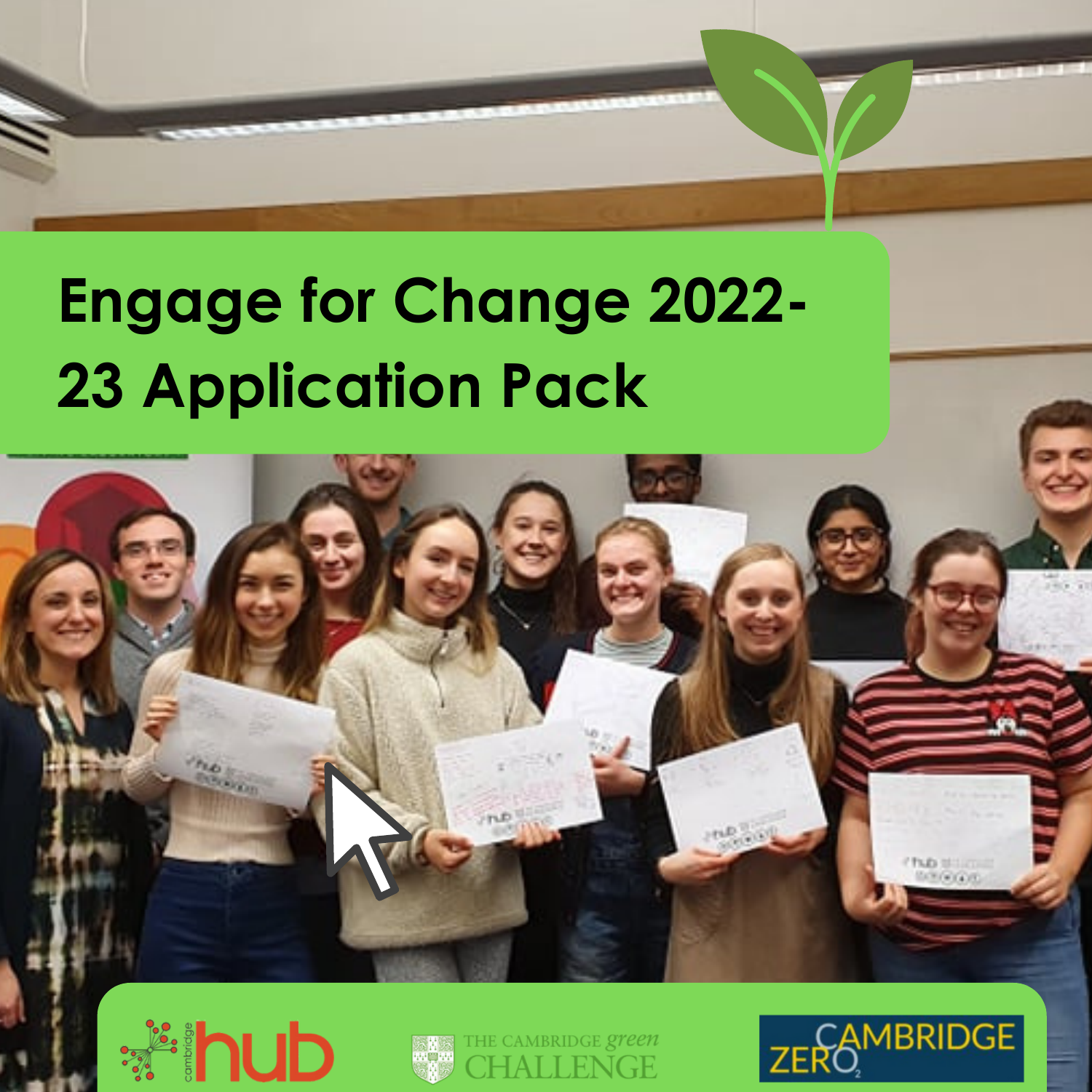## **Engage for Change**

Engage for Change is a skilled placement, delivered by the Cambridge Hub in partnership with Cambridge Zero and the Sustainability Team, for University students and researchers to enhance their skills, confidence and toolkit in environmental action and leadership.

While developing your advocacy and change-making abilities, you create positive sustainability change within the University through your own project or intervention over a 12 week period.

The sessions are 1.5 hours each, and you are also encouraged to form peer support teams to assist in your project development throughout the programme.

Your time commitment would be approximately 4 hours a week, which includes the sessions, team support, and working through the workbook and handbook you are provided.

# [APPLY](https://forms.gle/tWftVK9PckA3GD45A) HERE





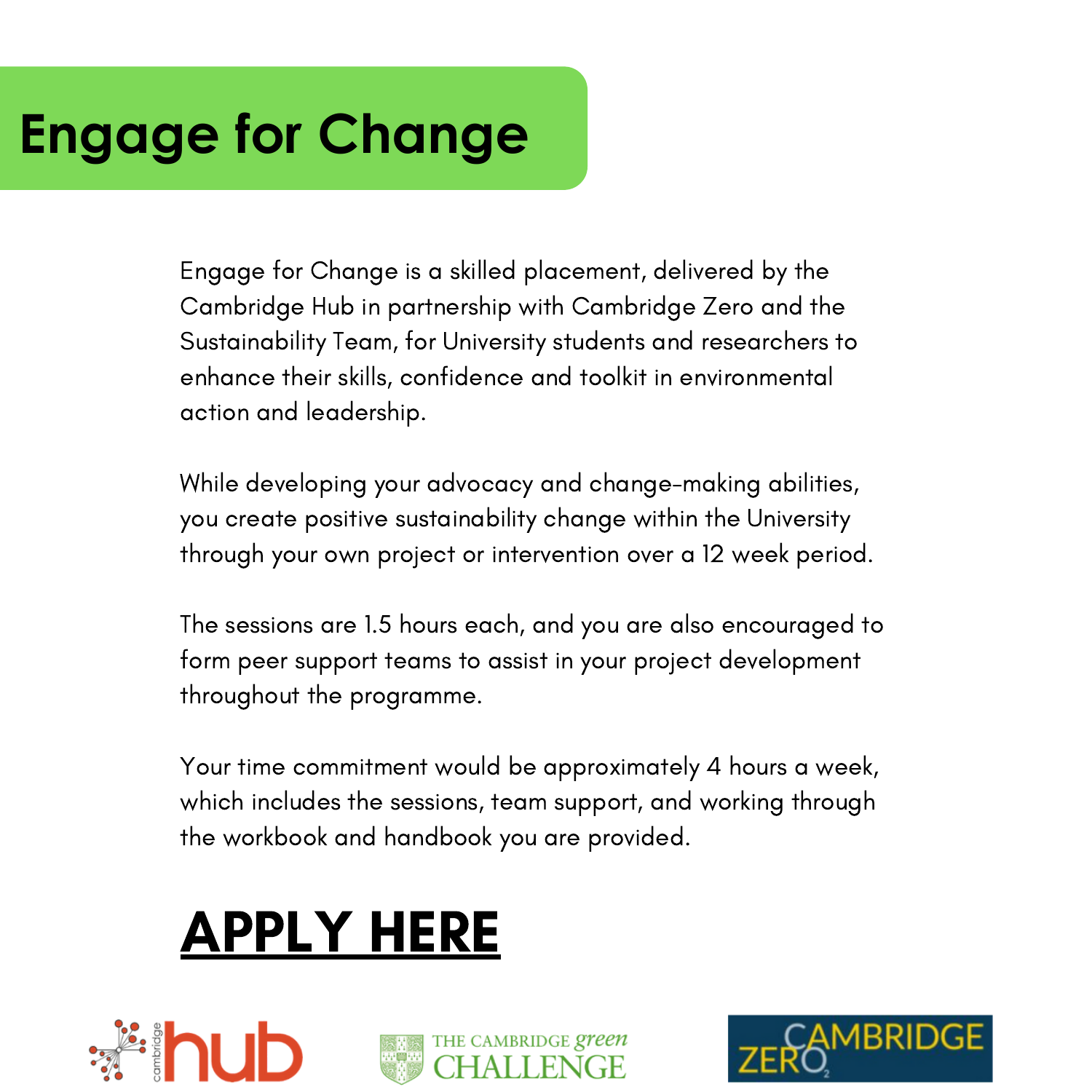### **The Programme**

The programme runs for 12 weeks, during term time. You receive a handbook full of resources to support the sessions, as well as a workbook for you to individually work through across the programme. You will also have access to the backrow, a cohort of past participants, as well as opportunities to share knowledge at the beginning of sessions called knowledge exchanges. There are open sessions too, for you to vote on with your peers on what else you might like to learn about.

The programme sessions are as follows:

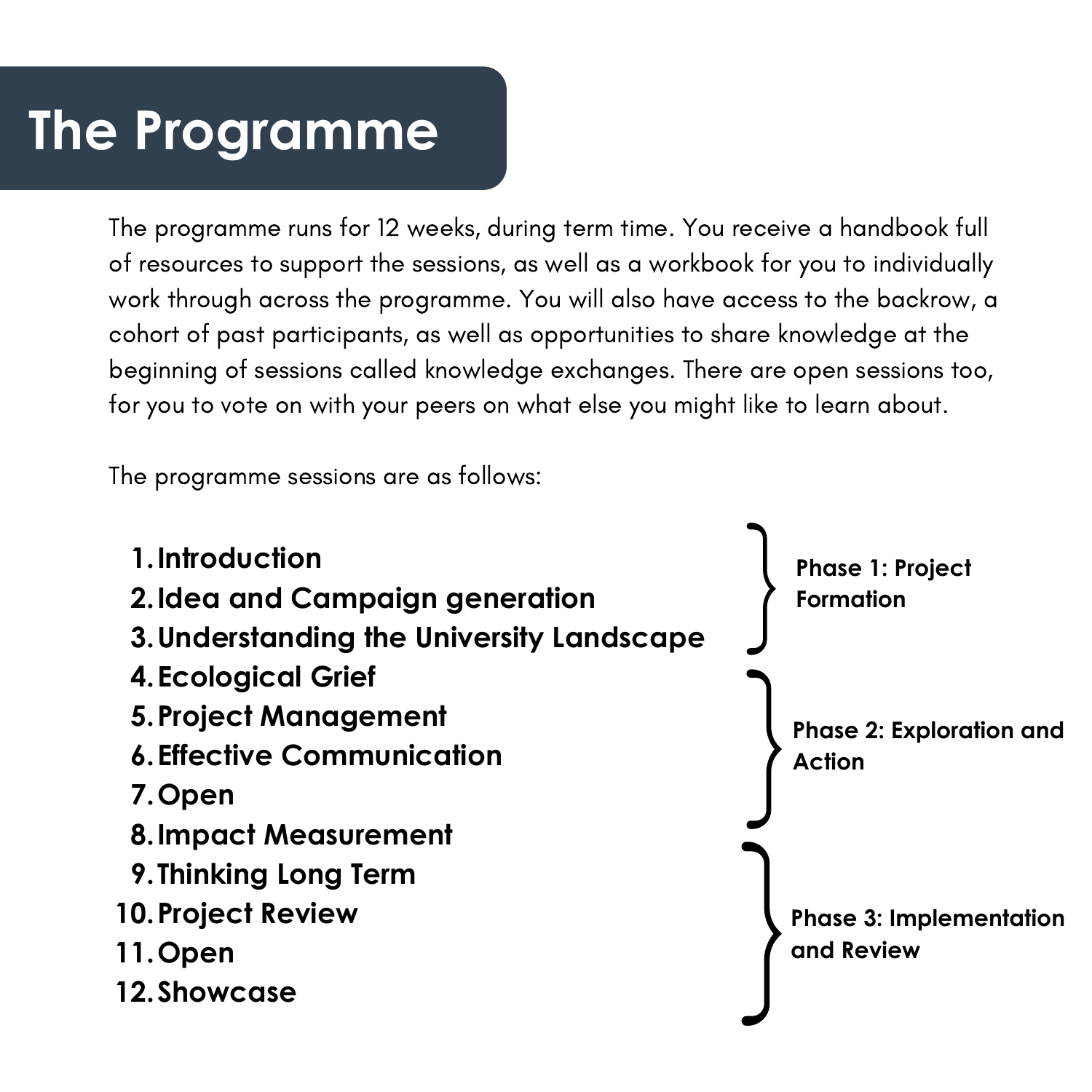### **Tips for applying**

We don 't require or expect you to have any previous experience in social or environmental action, we are mostly looking for clear commitment and passion to learning about environmental action and leadership. Here are some tips for when you apply to the programme.



Be Brief: Your time to shine will come in your interview, so don 't go into loads of detail in your application. Keep it to the point and succinct!



Be Specific: Talk about the specifics of why you want to join the programme, including specific motivations, intentions, and outcomes

Shout about your wins! Even if they ' re not directly relevant, you can absolutely transfer skills and lessons across. Don 't be afraid to celebrate yourself- we ' re going to be celebrating you as much as possible anyway!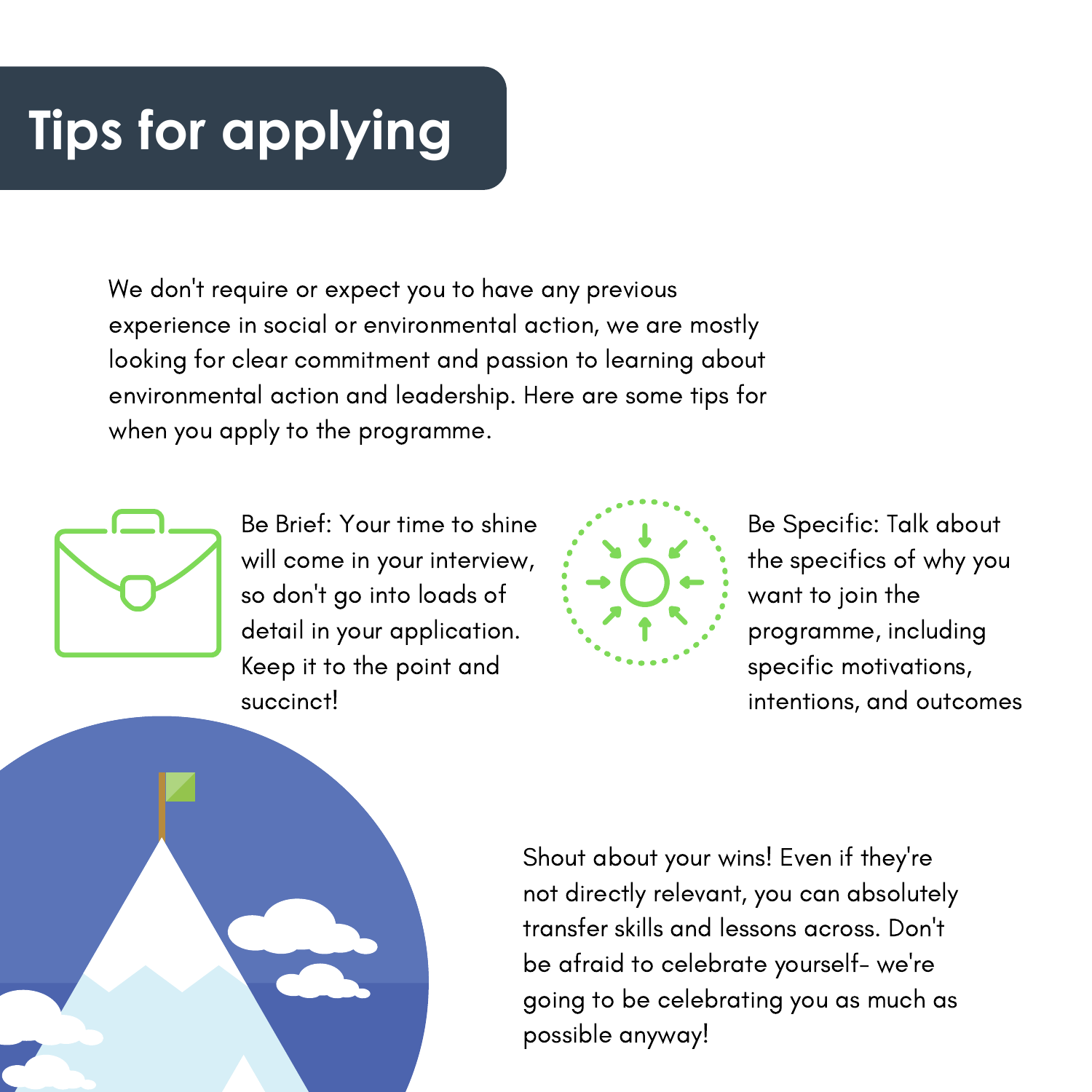### **Tips for the interview**

**Interviews will be held on a rolling basis until we reach capacity, so don't wait until the deadline to get your application in!**

We don 't expect you to come to the interview with a fully fledged idea of the project you want to do, weeks 1-3 will be assisting with that development. But have a think about this beforehand and talk about 1 or 2 ideas, themes, or issues.



Be Specific: Prepare specific examples you 'll use to present your ability to take initiative, problem solve, and time keep. They don 't have to be environment related!



Let your passion shine through: Don 't be afraid to get excited about them. We want to see what drives you!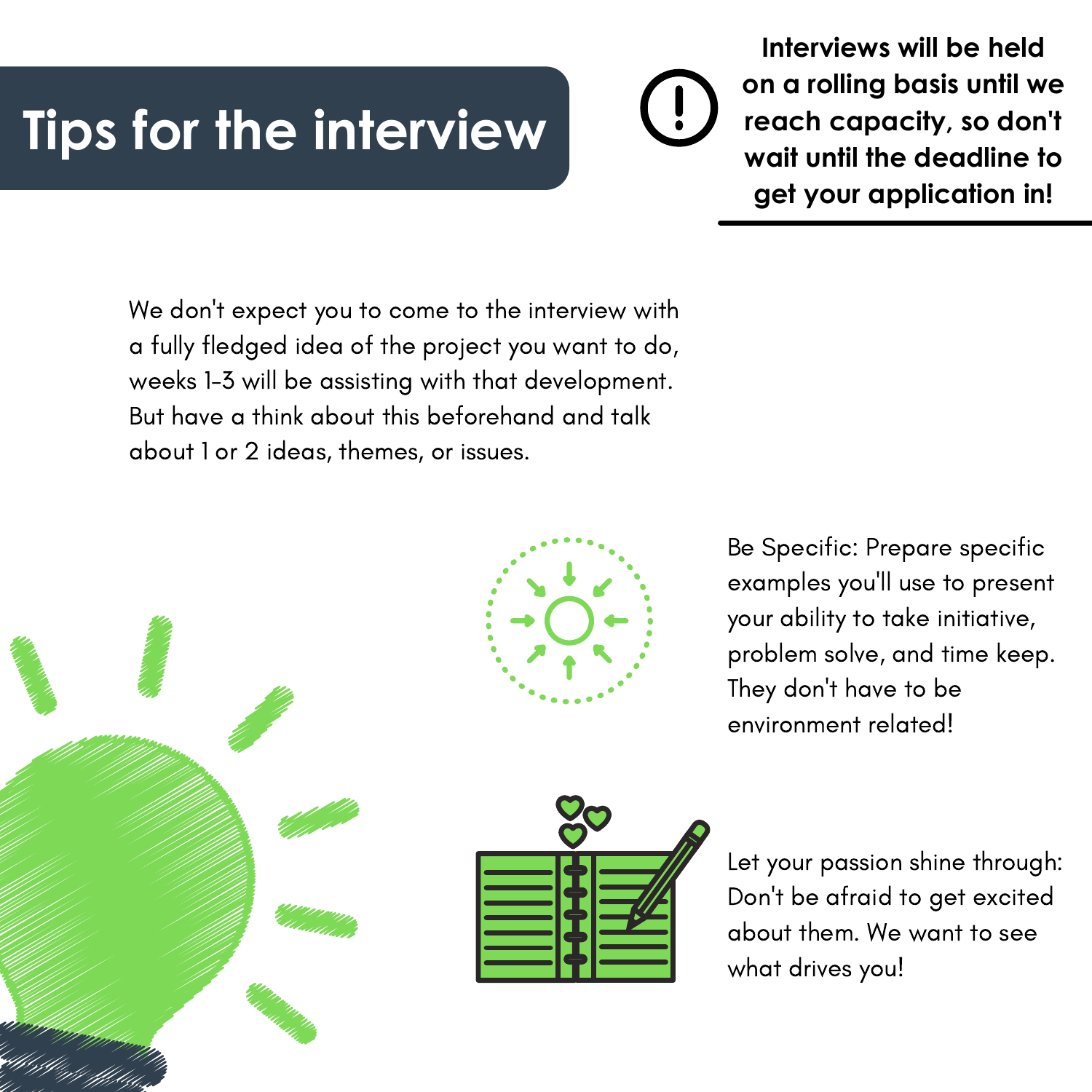

**Interviews will be held on a rolling basis until we reach capacity, so don't wait until the deadline to get your application in!**

**Showcase Week and End of Programme**

**Enter the backrow and certificates sent out**

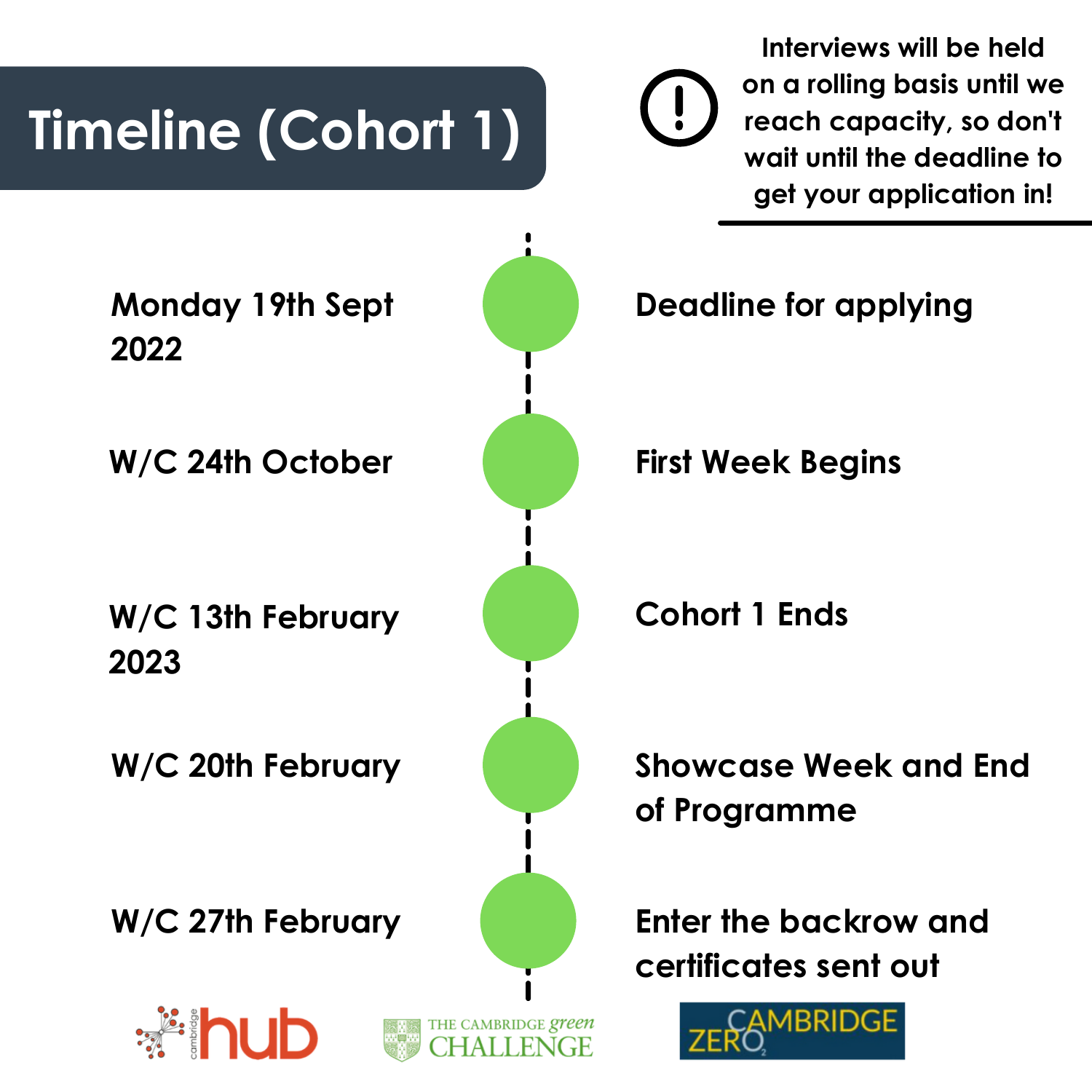